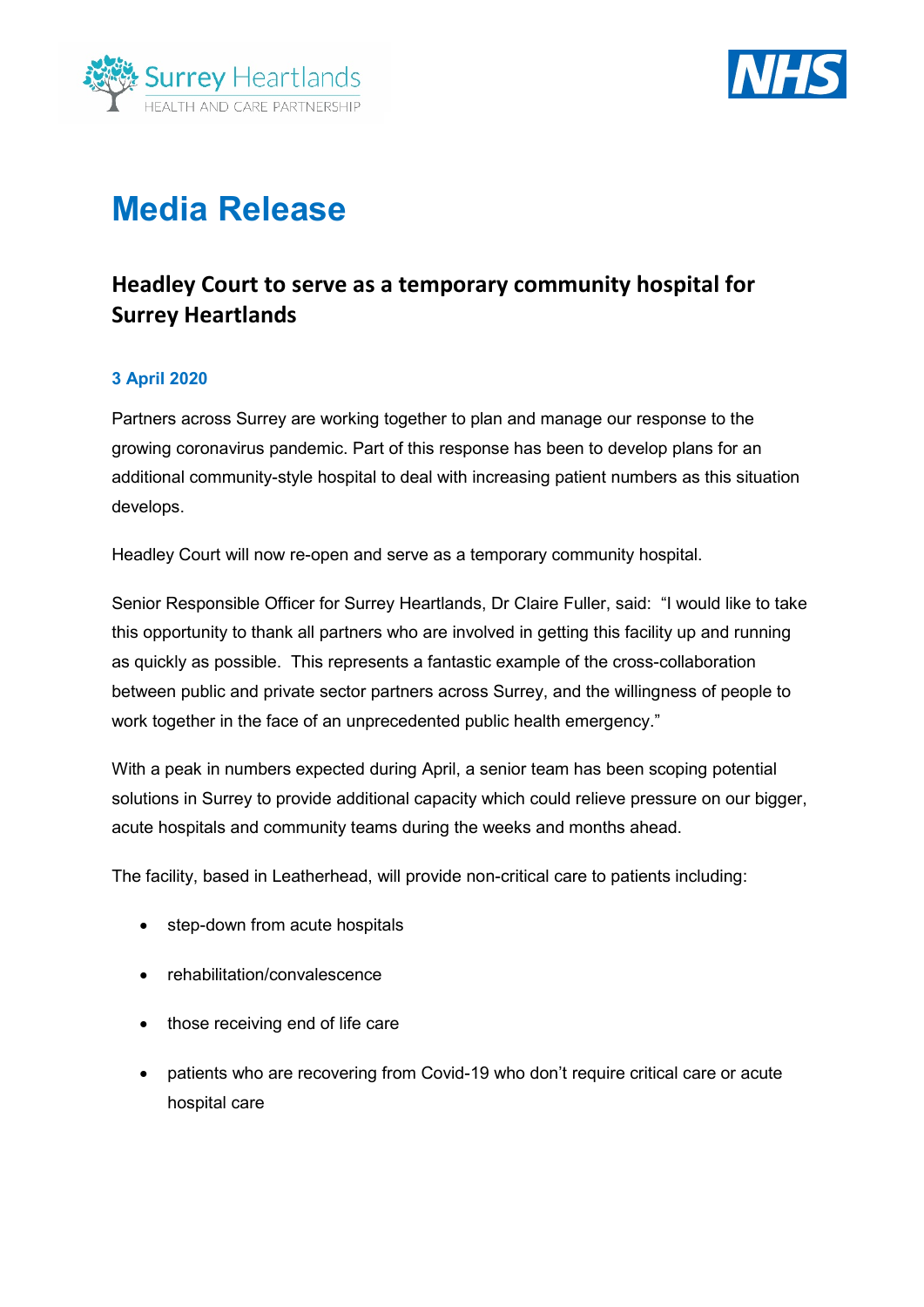



A cross-partner team from across the NHS, Surrey County Council and the military is working hard to get the facility up and running quickly and we anticipate ward areas being ready to receive patients later this month.

Leader of Surrey County Council, and Chair of the Surrey Heartlands Partnership Tim Oliver said: "The collaboration demonstrated through this project, and our wider response to the current situation, has been remarkable. We will get through this together, thanks to the hard work of our frontline workers and the great willingness on the part of all our staff who are doing the most remarkable job in the most challenging conditions."

Next week the multi-agency team will hand over the set-up and running of this facility to Epsom and St Helier Hospitals who will work with partners to ensure that it operational and staffed to support those needing community hospital care.

Chief Executive of the Trust, Daniel Elkeles said: "At this difficult time for the NHS, it is important we all work together. We are delighted to be taking on the set-up and running of this temporary community hospital. It will mean that we can support both people in Surrey needing acute care in our hospitals and also provide the right setting for those who don't need acute care but still need to be looked after in a hospital setting."

The Headley Court facility, which previously provided rehabilitation care to military personnel before it closed in September 2017, is already configured with ward space and other clinical areas making it ideal to be quickly converted for use as a community hospital.

Karen Thorburn, who has been leading this part of the project on behalf of the local NHS added: "We would like to say a particular thank you to Tony Williamson of Angle Property, the current land owner of Headley Court, for his willingness to work with us on this project, without whom this wouldn't have been possible."

### E N D S

For media enquiries please contact: **0208 541 7920**

#### **Notes to Editor**

1. The Surrey Local Resilience Forum Surrey County Council is the lead agency across Surrey for this response, the LRF is a bit like a local version of COBRA, bringing all local agencies